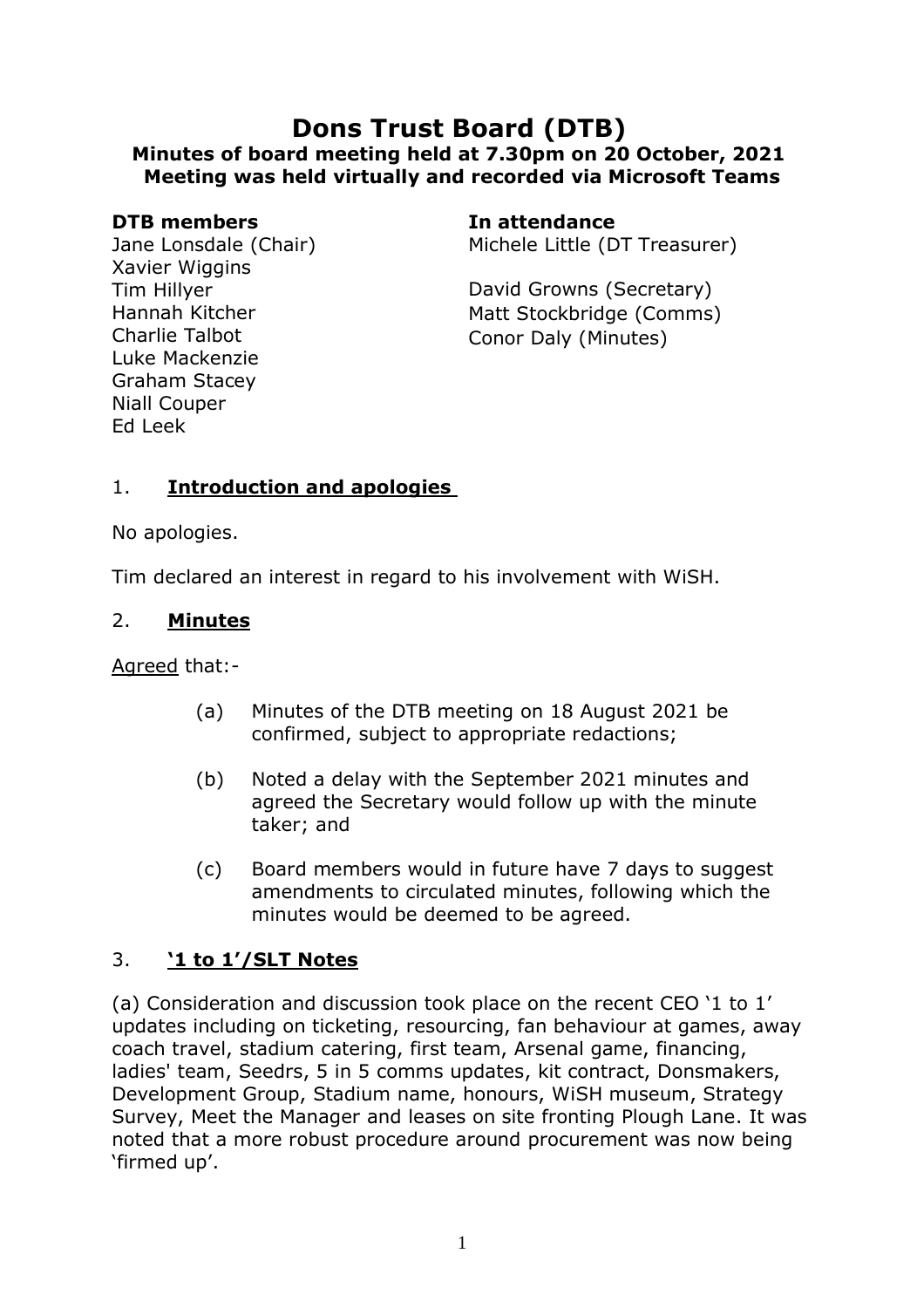(b) The Board considered the CEO's summary report to the PLC Board on 21 October on the operational matters within the PLCB remit.

On the stadium capacity issue, in relation to the ability to accommodate 1400 away fans, noting the Safety Advisory Group (SAG) and police views, it was agreed this should be raised at the PLCB. It was further agreed that matter of timelines on specific projects and performance improvement objectives should be raised with the CEO.

A discussion on resourcing noted the increase in workload on some departments as the football group has grown, noting that payment processes for the Foundation would be moved to them and additional resource may be required.

On 'Her Game Too' noted that further work would be required at this stage before any sign-up. Jane would follow up with 'Her Game Too' to seek responses to questions following engagement with them in June 2021.

The Board also discussed the migration of DT data and agreed that the Membership Secretary should be invited to forward a paper to a future meeting with a proposal on the DT membership information/club migration issue.

### 4. **Ladies' GM**

The Board noted their urgent decision undertaken by email since the previous meeting (7 votes to 0 against) to confirm the Club's recommended candidate as Ladies' General Manager. It was reported however that the candidate had subsequently turned down the offer of employment and a further round of interviews for the role were now planned.

### 5. **Board Room Access Proposal**

The Board considered a proposal on board room access.

Following discussion, it was agreed that further consideration be given to a wider policy on such matters with Luke leading on policy formulation as part of the Honours Committee work.

### 6. **Junior Dons – Discontinuance of New Member Badges**

The Board agreed to:-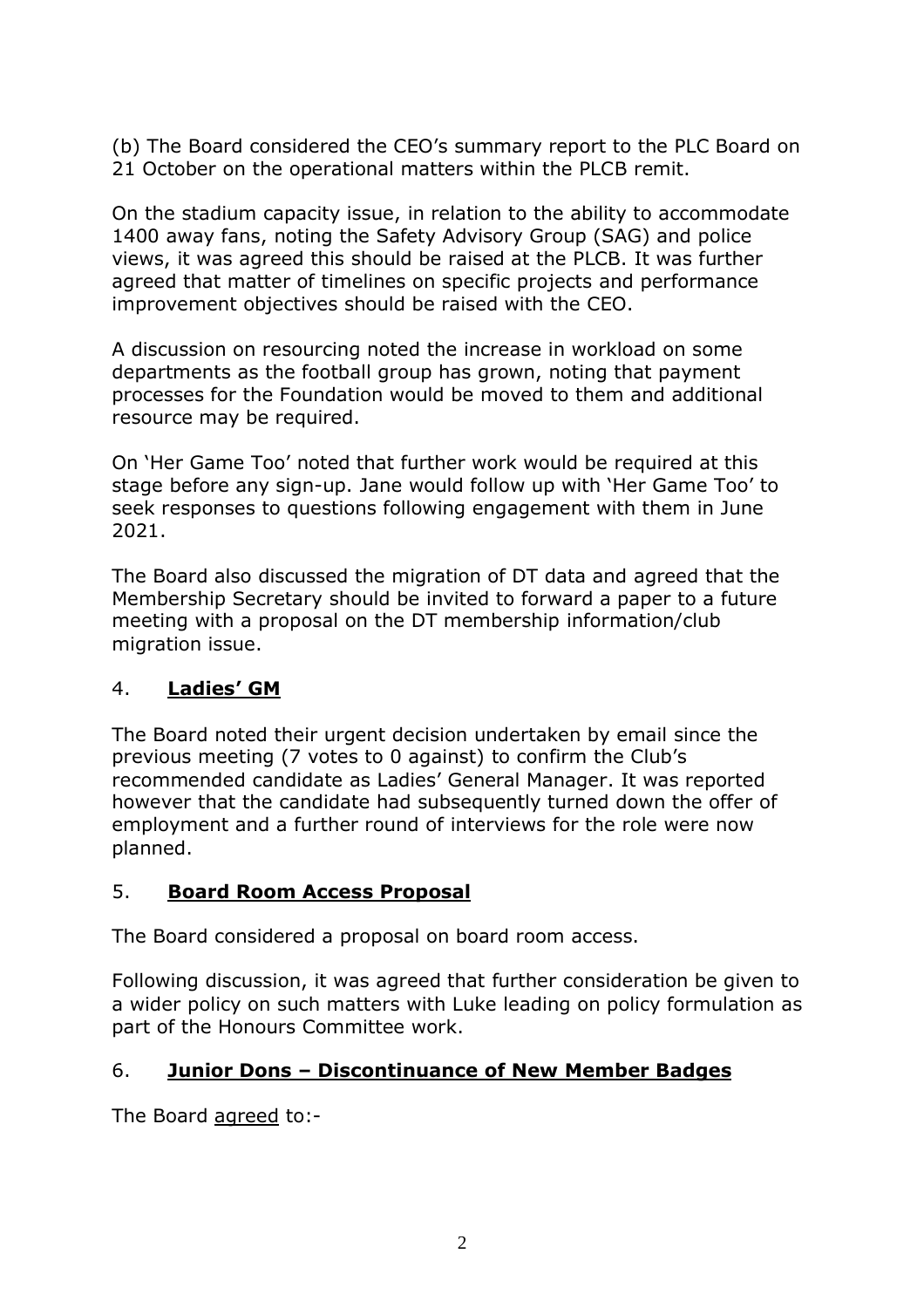Confirm their urgent decision taken since the previous meeting, to the proposal from the Junior Dons Working Group to discontinue the membership pin badges to Junior Dons, noting the low stock and cost associated with them. The badges had not been commented on in the JDs survey earlier in the year and had never been mentioned within the Junior Dons 'offer'.

#### 7. **Strategy Surveys**

The Board agreed to:-

Confirm their urgent decision taken since the previous meeting by email (by 7 votes to 2, Graham and Tim dissenting), to circulate the entire Strategy Survey questionnaire to members, including the 2 questions on investors.

On engaging further with members, discussion took place on sharing the survey outcomes with reference in the matchday programme, at the Kiosk and online, etc. Copy also to be sent to the CEO. Noted that close results would be considered by Focus Groups. Particular care would be required on some questions/responses in view of the forthcoming DTB elections with the view of the Election Steering Group to be sought on publishing responses in relation to election timetable.

The AGM would offer the opportunity for public member discussion on the survey results.

### 8. **Constitution Review**

Noted that FSA template document was now available. Tim to undertake 'point by point' mapping with current Constitution. Noted the Constitution Working Group (and their Terms of Reference) would be reviewed. Further paper to come to next DTB.

### 9. **Date and format of AGM**

Agreed that the AGM would take place on 16 December, dealing with the Board election results; the accounts (subject to final confirmation on the accounts being available) and Strategy Survey. The format was discussed noting the technical issues at the last SGM and the requirement of members to vote. Agreed to work with 9yrs podcast team to see if DTB members and members who were not in the room were able to speak.

Noted that, following David Growns resignation as secretary, Luke would refresh the previous advert to help take forward the recruitment process.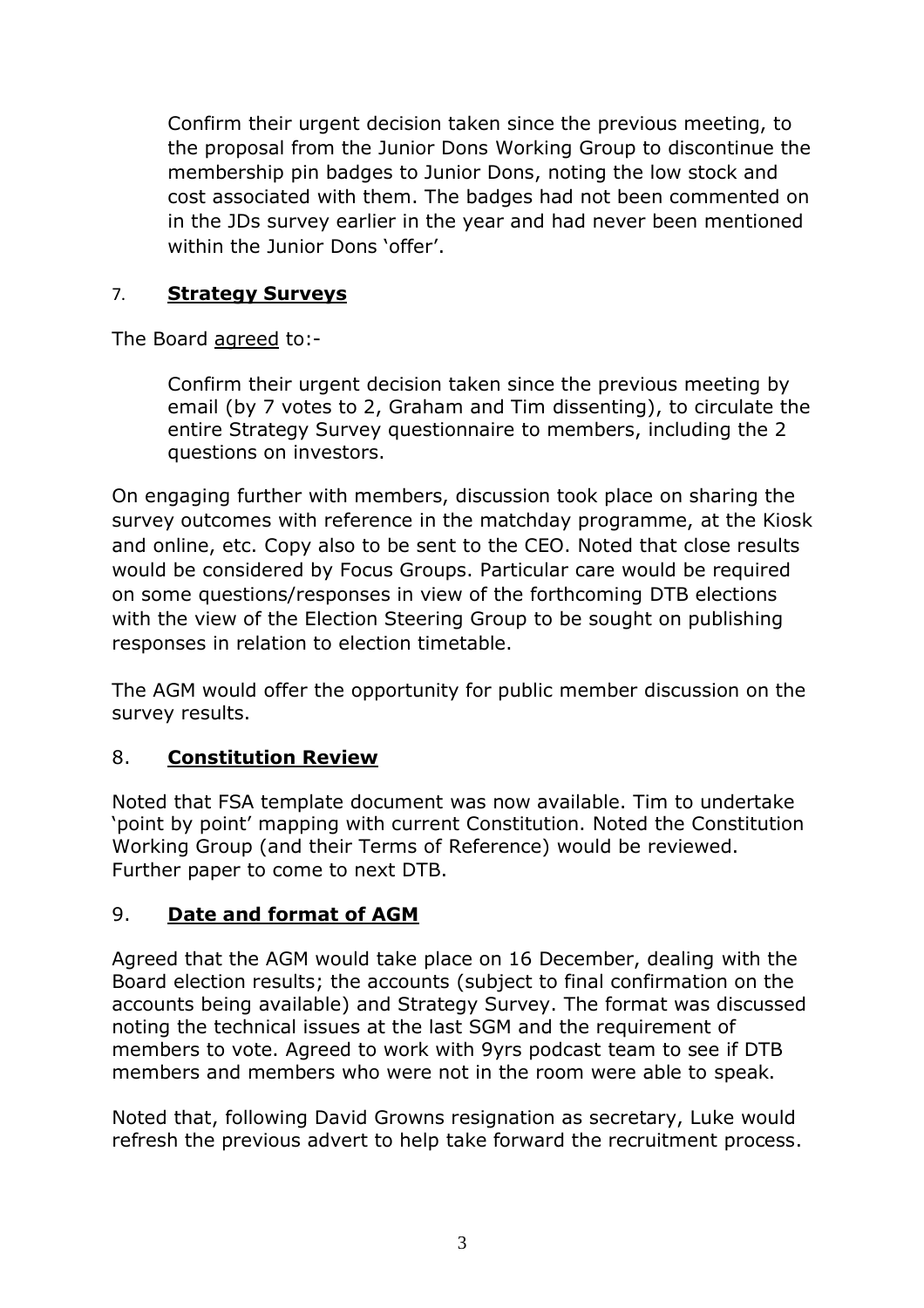# 10. **SLO Update**

The Board considered the work undertaken on creating role profiles and adverts for Supporter Liaison Officers and a recommendation to recruit a new Chief SLO (Supporter Liaison Officer) and separate Home and Away SLOs (voluntary roles). The DTB thanked SD Europe for their help.

It was:-

Agreed unanimously to go out to recruit via advert with interviews to be carried out by Jane Lonsdale, Kevin Rye (from Think Fan Engagement, who led the work on creating the role) and Mandy Bynon (as current Deputy SLO). Due to the close working relationship, the club's Chief Safety Officer would also need to meet with appointable candidates.

### 11. **Treasurer Update**

The Board noted the Treasurer's update providing details of the draft year end accounts to June 2021 and the management accounts to September 2021.

# 12. **Investor – Next Steps**

Xavier Wiggins took the Chair for part of this item.

Charlie reported on discussions that had continued on outline parameters of any possible agreement. Discussion took place on potential timelines for any required member engagement. Noted the DTB would need to meet an investor before being able to recommend them to members.

The Board were informed that discussions also continued at the Finance Committee on debt refinancing post-April that included options were the investment not received.

Discussion took place on PLC Articles and noted that these may require reconsideration pending outcome of investor discussions.

### 13. **Meeting between Club Staff and 9yrs Podcast**

The Board noted details of a meeting between Club staff and the 9yrs podcast team.

### 14. **Handing Over Responsibilities**

Jane noted that following her advice to the Board in July of her intention not to stand during the current elections, her Board and Trust